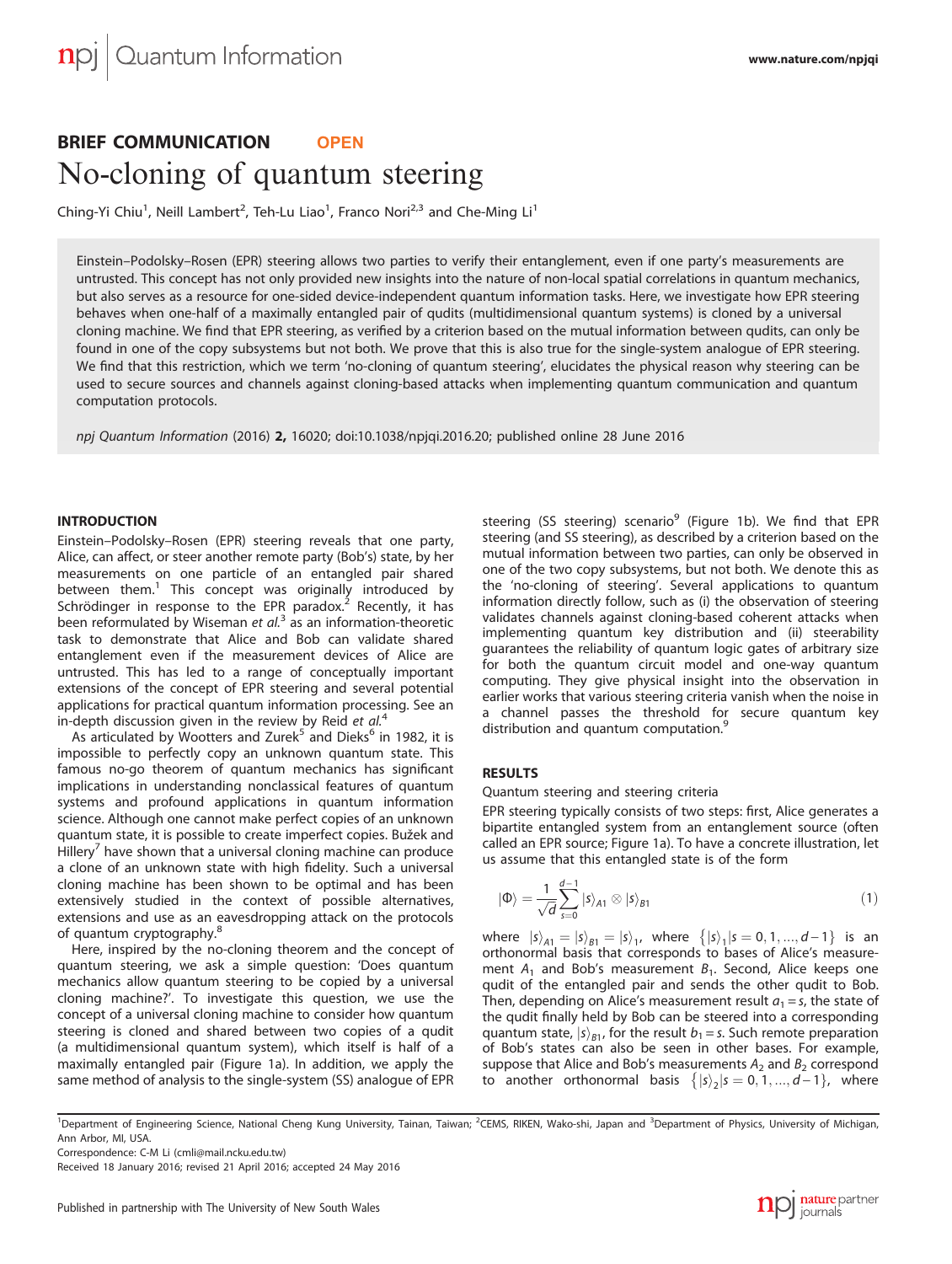<span id="page-1-0"></span>No-cloning of quantum steering C-Y Chiu et al a  $\mathbf b$ *Bi Bi* 1 2 1 2 **Bob** Bob Alice *B* Alice *B bi bi* Quantum Quantum *C* 0,1,...,d-1 *C* 0,1,...,d-1 **A EPR B A** Column **C A C A C A C A C A** *A Ai* EPR Cloning Cloning source Machine Machine 1 2 1 2 *C' C' Ci Ci ai ai* 1 2 1 2 **Charlie Charlie** 0,1,...,d-1 0,1,...,d-1 *ci ci*  $0,1,...,d-1$  $0,1,...,d-1$ 

Figure 1. Cloning quantum steering. (a) Einstein–Podolsky–Rosen (EPR) steering. Alice creates maximally entangled pairs  $|\Phi\rangle$  (1) from an EPR source. She keeps one qudit (A) and sends the other qudit of the pair into a universal cloning machine. The cloning machine, assisted by ancilla qudits (not shown), creates a four-partite composite state (3). After cloning, the qudit B is sent to Bob and the qudit C, together with the ancilla C', is sent to Charlie. Each of the three parties has an apparatus to implement two complementary measurements  $m_i$  for  $m = A$ , B, C and  $i = 1$ , 2. Their measurement results  $n_i \in \{0, 1, ..., d-1\}$  for  $n = a$ , b, c are then used to certify EPR steering of the subsystems (A, B) and (A, C) using a steering criterion (2). (b) Single-system (SS) steering: A qudit with the state  $\ket{s}_{\mathit{Ai}}$  is sent from Alice to a cloning machine. Here  $\ket{s}_{\mathit{Ai}}$  is a post-measurement<br>state of some initial qudit (not shown) under the measur and the qudit B is sent to Bob and the qudit C, together with the ancilla  $C$ , is sent to Charlie. The measurement apparatus used by each party are the same as the devices used in the case of EPR steering. They can also use a steering criterion (2) to identify the SS steering of the subsystems  $(A, B)$  and  $(A, C)$ .

 $|s\rangle_2 = 1/\sqrt{d} \sum_{k=0}^{d-1} \exp(i\frac{2\pi}{d}sk)|k\rangle_1$ , the state vector of  $|\Phi\rangle$  repre-<br>sented in this basis is of the form  $|\Phi\rangle = 1/\sqrt{d}$ sented in this basis is of the form  $|\Phi\rangle = 1/\sqrt{d}$ <br> $\sum^{d-1} |s\rangle_{\theta} \otimes |d-s\rangle_{\theta}$  where  $|s\rangle_{\theta} = |s\rangle_{\theta} = |s\rangle_{\theta}$  it is clear that  $\sum_{s=0}^{d-1} |s\rangle_{A2} \otimes |d-s\rangle_{B2}$ , where  $|s\rangle_{A2} = |s\rangle_{B2} = |s\rangle_{2}$ . It is clear that Bob's outcome  $b_2$  will respond to Alice's outcome  $a_2$ , which satisfies  $a_2+b_2=0$  where  $\equiv$  denotes equal module d. Such dependence can be made manifest by the conditional entropy<br>  $H(B_1|A_1) = H(B_2|A_2) = 0$ , where  $H(B_i|A_i) = -\sum_{a_i=0}^{d-1} P(a_i) \sum_{b_i=0}^{d-1} P(b_i|a_i) \log_2 P(b_i|a_i)$ . In practical experiments, the marginal prob-<br>
abilities  $P(a_i)$  and t abilities  $P(a_i)$  and the conditional probabilities  $P(b_i|a_i)$  can, in principle, be measured to explicitly consider this dependence. principle, be measured to explicitly consider this dependence.

2

This description of EPR steering can be directly mapped to single-system or temporal steering and vice versa (see Li et al.<sup>[9](#page-3-0)</sup> for detailed discussions). As depicted in Figure 1b, first, Alice prepares a qudit with the state  $|s\rangle_{Ai}$  by performing complementary measurements  $A_1$  or  $A_2$  on an initial state. Second, Alice sends the prepared qudit to Bob. Then, she can steer the state Bob holds  $|s\rangle_{Bi}$  ( $|s\rangle_{Bi} = |s\rangle_{Ai}$  for the ideal case) into other quantum state by, for example, asking Bob, via a classical channel, to perform a unitary transformation on  $|s\rangle_{Bi}$ .

In practical situations, demonstrations of both EPR steering and SS steering are imperfect. Environmental noise, or randomness introduced by an eavesdropper, can affect both the quantum source for creating  $| \Phi \rangle$  and  $| s \rangle_{Ai}$  and the properties of the state during its transmission from Alice to Bob. In addition, in its information task formulation, Bob also does not trust Alice nor her measurement apparatus, and wishes to verify whether she is truly steering his state. Hence, it is important to have an objective tool that can certify the ability of Alice to steer the states of the particles eventually held by Bob. Here, we describe and verify quantum steering in terms of the mutual information between measurement results of Alice and Bob  $I_{A_iB_i} = H(B_i) - H(B_i|A_i)$ . Earlier works showed that if the mutual dependence between Alice and Bob's measurement results violates the bound<sup>9</sup>

$$
\sum_{i=1}^{2} I_{A_i B_i} > \log_2 d,
$$
 (2)

their dependence is stronger than the correlation between Bob's outcomes and the results derived from unsteerable states alone, verifying Alice's ability to steer Bob's state. As shown in Li et al.,<sup>[9](#page-3-0)</sup> it is worth noting that the entropic steering criteria (2) are applicable to both EPR steering and SS steering. One difference between them is that  $P(b_i|a_i)$  for SS steering are derived from measurements on single systems where  $a_i$  and  $b_i$  are taken at two different times.

# No-cloning of quantum steering

Suppose that Alice has an entanglement source to create pairs of qudits  $|\Phi\rangle$ . One qudit of the entangled pair is sent to a universal cloning machine and the other qudit (A) is kept by Alice; Figure 1a. After passing through the cloning machine, two new qudits are created, and the state of the total system becomes

$$
|\phi\rangle_{ABCC'} = \sum_{j,k=0}^{d-1} \sqrt{\lambda_{jk}} |\phi_{jk}\rangle_{AB} |\phi_{j,d-k}\rangle_{CC'}.
$$
 (3)

The qudit  $B$  is sent to Bob, whereas the qudits  $C$  and  $C'$  are sent to a third party Charlie. The two-qudit state vectors  $\ket{\phi_{jk}}_{AB}$  and  $\ket{\phi_{j,d-k}}_{CC'}$  are described by

$$
\begin{array}{rcl}\n\langle \phi_{jk} \rangle_{mn} & = & \left( I \otimes U_{jk} \right) \langle \Phi \rangle \\
& = & \frac{d-1}{\sqrt{d}} \sum_{s=0}^{d-1} \exp\left( i \frac{2\pi}{d} sk \right) \langle s \rangle_{m1} \langle s + j \rangle_{n1},\n\end{array} \tag{4}
$$

for  $(m, n) = (A, B), (C, C)$ , where I denotes the identity operator,<br>  $U_{j,k} = \sum_{s=0}^{d-1} \exp(i2\pi sk/d)|s+j\rangle_{n!n!} \langle s|$  and  $|s\rangle_{m1} = |s\rangle_{n1} = |s\rangle_1$ . The state of Alice's and Bob's qudits is

$$
\rho_{AB} = \sum_{j,k=0}^{d-1} \lambda_{jk} |\phi_{jk}\rangle_{ABAB} \langle \phi_{jk}|,\tag{5}
$$

where  $\lambda_{jk}$  denotes the probability of observing  $|\phi_{jk}\rangle_{AB}$ . The mutual information of Alice's and Bob's measurement results derived from their measurements  $A_i$  and  $B_i$  on  $\rho_{AB}$  is

$$
I_{A_i B_i} = \log_2 d - \sum_{t=0}^{d-1} q_i^t \log_2 \frac{1}{q_i^t},
$$
 (6)

where  $q_1^t = \sum_{k=0}^{d-1} \lambda_{tk}$  and  $q_2^t = \sum_{j=0}^{d-1} \lambda_{j,d-t}$ . The variables  $q_i^t$  first introduced in Sheridan and Scarani<sup>[10](#page-3-0)</sup> are the probabilities of finding  $b_i - a_i = t$  or  $b_i - a_i = t - d$  for  $t = 0, 1, \ldots, d - 1$ . The sum of mutual information under two measurement settings is then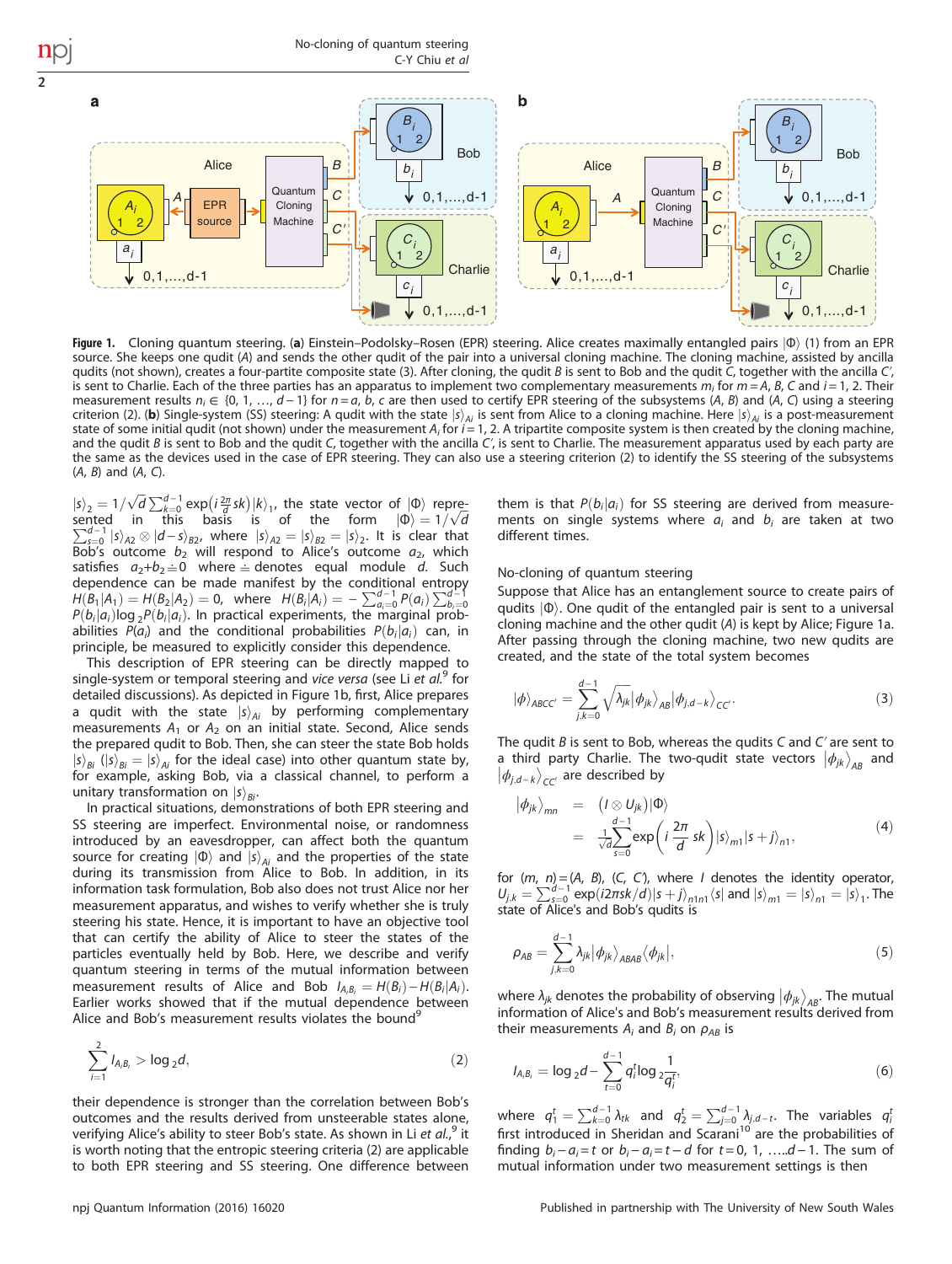$$
\sum_{i=1}^{2} I_{A_i B_i} = 2 \log_2 d - \sum_{i=1}^{2} H(q_i^t).
$$
 (7)

To determine the mutual information of Alice's and Charlie's measurement results  $I_{A_iC_i}$ , we first consider the mutual dependence between  $a_i$  and the results derived from measurements on the subsystem composed of Charlie's qudit C and the ancilla Cʹ by their mutual information  $I_{A_i(C_iC_i)}$ . It is clear that

$$
I_{A_iC_i} \leq I_{A_i(C_iC_i)}.
$$
\n
$$
(8)
$$

<sup>1</sup>A<sub>i</sub>C<sub>i</sub>  $\sum_{i=1}^{n} A_i$ <sub>C<sub>i</sub>C<sub>i</sub>)</sub>. (b)<br>In addition, the mutual information  $I_{A_i}(c_i c_i)$  is constrained by the<br>Holevo bound by Holevo bound by

$$
I_{A_i(C_iC_i)} \leq S(\rho_{CC'}) - \sum_{a_i=0}^{d-1} P(a_i) S(\rho_{CC'|a_i}).
$$
\n(9)

 $S(\rho_{CC'})$  is the von-Neumann entropy of the state<br>  $\rho_{CC'} = \sum_{j,k=0}^{d-1} \lambda_{jk} |\phi_{j,d-k}\rangle_{CC'CC'} \langle \phi_{j,d-k}|$ . It can be explicitly repre-<br>
sented by

$$
S(\rho_{CC'}) = \sum_{j,k=0}^{d-1} -\lambda_{jk} \log_2 \lambda_{jk} \equiv H(\lambda). \tag{10}
$$

The state  $\rho_{CC'|a_i}$  is the reduced state conditioned when Alice obtains the result  $a_i$ . Now, we use the method presented in Sheridan and Scarani<sup>[10](#page-3-0)</sup> to find the upper bound in equation (9). The von-Neumann entropy of this state can be shown as  $S(\rho_{\text{CC'}}|_{a_i}) = \sum_{t=0}^{d-1} q_i^t \log_2 1/q_i^t \equiv H(q_i^t)$ . To derive the upper bound of  $I_{A_i(C_i C_i)}$  by minimising the difference between  $S(\rho_{CC})$ bound of  $I_{A_i(C_iC_i)}$  by minimising the dimerence between  $S(p_{CC})$ <br>and  $\sum_{a_i=0}^{d-1} P(a_i) S(p_{CC'|a_i})$ , we substitute  $\lambda_{j,d-k} = f(j,k)q_1^j$  into  $q_2^t = \sum_{j=0}^{d-1} \lambda_{j,d-t}$ , where  $\sum_{k=0}^{d-1} f(j,k) = 1$ , and then obtain  $q_2^t = \sum_{k=0}^{d-1} f(t, k) q_1^k$ . For each t, all  $f(t, k) = q_2^t$  implies the minimum of the difference Then we have minimum of the difference. Then, we have

$$
H(\lambda) = H(q_1^t) + \sum_t q_1^t H(f(t)) = H(q_1^t) + H(q_2^t).
$$
 (11)

With equations (8), (9) and (11), the upper bound of the mutual information  $I_{A_iC_i}$  is shown as

$$
I_{A_iC_i} \leq H(q_1^t) + H(q_2^t) - H(q_i^t), \qquad (12)
$$

which implies that

$$
\sum_{i=1}^{2} I_{A_i C_i} \le \sum_{i=1}^{2} H(q_i^t).
$$
 (13)

Hence, combining equation (7) with equation (13), we eventually derive the following relationship between the mutual information of Bob's and Charlie's systems with Alice's

$$
\sum_{i=1}^{2} I_{A_i C_i} + \sum_{i=1}^{2} I_{A_i B_i} \le 2 \log_2 d.
$$
 (14)

This criterion (14) provides a basis to investigate how EPR steering is shared between two copies of a qudit of a maximally entangled pair. When the correlation between the qudits shared by Alice and one of the two parties, say Charlie, is certified by the steering criteria (2), it is clear that the mutual dependence between qudits shared by Alice and Bob will not be stronger than an unsteerable state. Hence, EPR steering can be identified in only one of the copy subsystems. This analysis of the behaviour of EPR steering subject to cloning can be directly applied to SS steering as well; see Methods section.

## Securing quantum information processing

The steerability of Alice over Bob's or Charlie's qudits, as certified by the steering criteria (2), implies that the mutual dependence between them is stronger than the mimicry that an unsteerable state can provide. In addition, such steering cannot be shared with a third party by using a universal cloning machine. Two direct applications to quantum information are illustrated as follows.

- (i) If a sender (Alice) and a receiver (Bob) confirm that their measurement results are classified as steerable, according to the criterion (2), they can be convinced that an eavesdropper (Charlie) who uses a cloning machine for coherent attacks cannot produce states that can be steered by the sender. This is because the mutual information between Alice and Bob is larger than the mutual information shared between Alice and the eavesdropper, Charlie. Thus, they can use privacyamplification techniques on their shared measurement outcomes to generate a secure key. Thus, the no-cloning of quantum steering verified by equation (2) shows that ruling out false steering secures channels against cloning-based attacks when implementing quantum key distribution.
- (ii) As shown in Li et al., <sup>[9](#page-3-0)</sup> steering quantum systems is equivalent to performing quantum computation. No-cloning of steering provides a strict proof to show that the observation of quantum steering guarantees faithful implementation of a quantum computing implementation in the presence of uncharacteristic measurements and cloning-based attacks.

# **DISCUSSION**

We investigated how quantum steering is cloned by a universal cloning machine and shared between two copy subsystems. We showed that it is impossible to observe quantum steering, as described by the mutual information criterion (2), in the two copies at the same time. This no-cloning of quantum steering ensures secure quantum key distribution and faithful quantum gate operations of arbitrary computing size against cloning-based attacks. Our results motivate several open questions. Is the no-cloning of quantum steering applicable to the situation of genuine multipartite multidimensional EPR steering? If this is the case, then such high-order steering would serve as a source for reliable multipartite quantum information processing, such as quantum secret sharing. In addition to high-order steering, does one-way steering possess this feature of no-cloning? If we use a steering measure instead of an entropic criterion (2), could the partial power of quantum steering in terms of the units of a steering quantifier be copied by the cloning machine? Could the total quantity of steering be conserved after cloning?

Finally, it is interesting to connect our results with other approaches, such as the principle of monogamy of certain quantum correlations.[11,12](#page-3-0) In particular, the principle of the monogamy of temporal steering, shown in the work by Bartkiewicz et al.<sup>[12](#page-3-0)</sup> (see equation (5) therein), is consistent with our results, and suggests that our criteria can also be interpreted as a monogamy relation in the entropic form. However, whether such a result can provide a relation in the form of Coffman–Kundu–Wootters monogamy inequality (see, for example, equation (1) in Kay et  $al^{11}$  $al^{11}$  $al^{11}$ ) still needs further investigation. In addition, He et  $al^{13}$  $al^{13}$  $al^{13}$  have shown that two-way steering is required to overcome the no-cloning threshold for secure teleportation. This relationship, between no-cloning and EPR steering, also suggests a principle of no-cloning for the correlations used for teleportation. Their quantum information–task-oriented method, to investigate the relationship between the no-cloning theorem and steering, indicates that it may be interesting, in future work, to consider the security threshold for secure quantum teleportation derived from our input–output scenario for cloning quantum steering, and to compare this condition on fidelity with their criterion.<sup>13</sup>